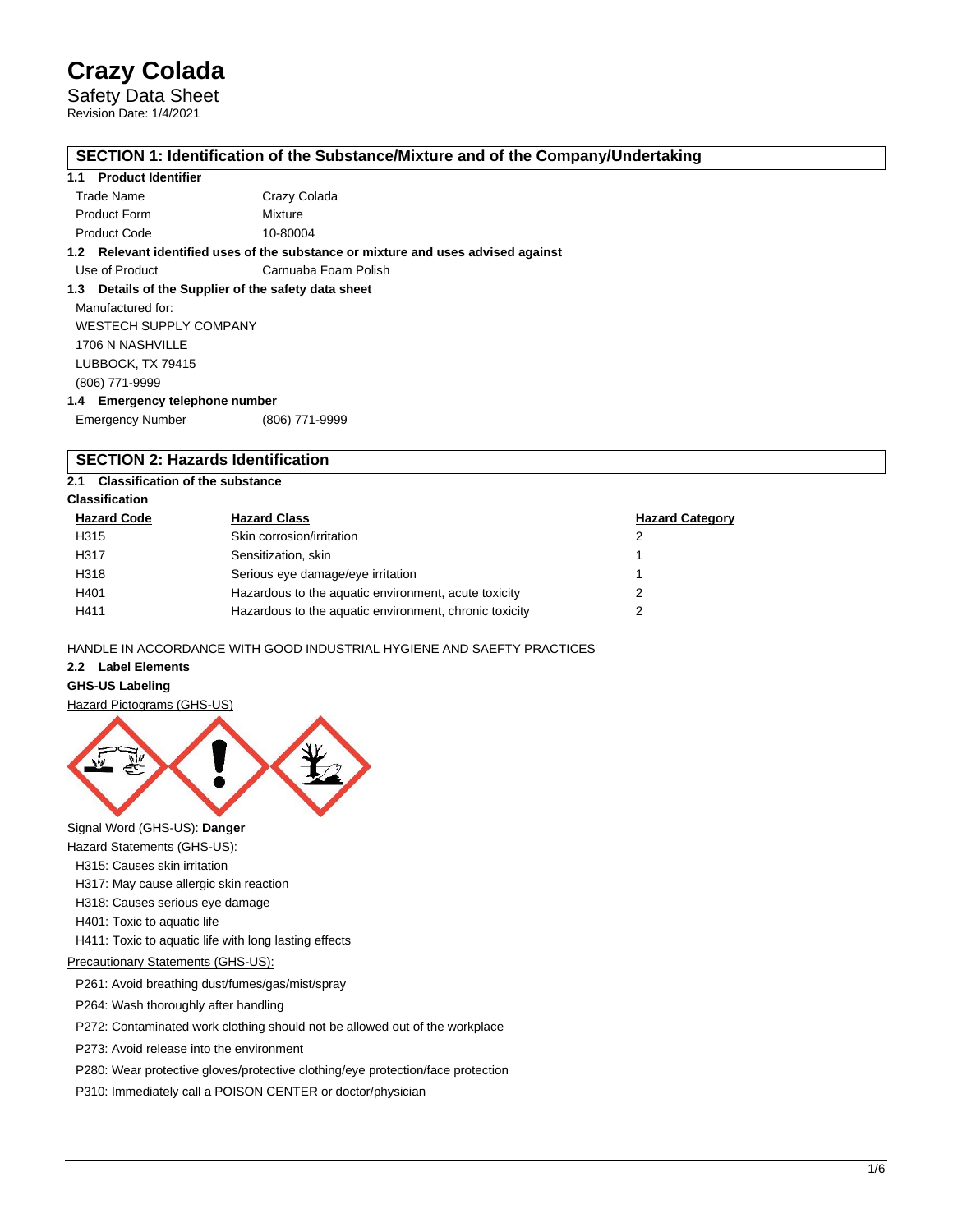Safety Data Sheet

P321: Specific treatment (see section 4) P362: Take off contaminated clothing and wash before reuse P391: Collect spillage P302+P352: IF ON SKIN: Wash with soap and water P305+P351+P338: IF IN EYES: Rinse cautiously with water for several minutes. Remove contact lenses if present and easy to do – continue rinsing P333+P313: If skin irritation or a rash occurs: Get medical advice/attention P501: Dispose of contents/container in accordance with local, state and federal authorities.

# **2.3 Other Hazards**

No additional information available

## **2.4 Unknown acute toxicity (GHS-US)**

No Data Available

# **SECTION 3: Composition/Information on Ingredients**

**3.1 Substance**

Not applicable

## **3.2 Mixture**

| <b>Ingredient Name</b>              | CAS#                | <b>Composition</b> |
|-------------------------------------|---------------------|--------------------|
| Water                               | 7732-18-5           | >75%               |
| <b>Proprietary Fragarance</b>       | Proprietary         | 5-10%              |
| <b>Proprietary Surfactant Blend</b> | Proprietary         | $1 - 5%$           |
| Confidential Dye Ingredient         | <b>Trade Secret</b> | $1 - 5%$           |
| Cocoamidopropyl Betaine             | 70851-07-9          | $1 - 5%$           |
| <b>Proprietary Surfactant Blend</b> | Proprietary         | $1 - 5%$           |
| 2-butoxyethanol                     | 111-76-2            | $1 - 5%$           |

| <b>SECTION 4: First Aid Measures</b>     |                                                                                                                                                                                                                                                                                                                                                    |  |  |
|------------------------------------------|----------------------------------------------------------------------------------------------------------------------------------------------------------------------------------------------------------------------------------------------------------------------------------------------------------------------------------------------------|--|--|
| Description of first aid measures<br>4.1 |                                                                                                                                                                                                                                                                                                                                                    |  |  |
| First-Aid measures general               | Never give anything by mouth to an unconscious person. If you feel unwell, seek medical<br>advice (show the label where possible).                                                                                                                                                                                                                 |  |  |
| First-Aid after inhalation               | IF INHALED. Use artificial respiration and oxygen if needed. Remove victim to fresh air and<br>keep at rest in a position comfortable for breathing. If irritation persists, seek medical attention.                                                                                                                                               |  |  |
| First-Aid after skin contact             | IF ON SKIN. Wash with soap and water. Immediately rinse with plenty of water (for at least 15<br>minutes).                                                                                                                                                                                                                                         |  |  |
| First-Aid after eye contact              | IF IN EYES. Rinse cautiously with water for several minutes. Remove contact lenses if present<br>and easy to do – continue rinsing. Immediately call a POISON CENTER or doctor/physician.<br>Rinse immediately and thoroughly, pulling the eyelids well away from the eye (15 minutes<br>minimum). If irritation persists, seek medical attention. |  |  |
| First-Aid after ingestion                | IF SWALLOWED. Rinse mouth. Do NOT induce vomiting. Dilute stomach contents by drinking<br>water. If vomiting occurs spontaneously, keep head below hips to prevent breathing vomit into<br>lungs. Call physician immediately.                                                                                                                      |  |  |
| $4.2^{\circ}$                            | Most important symptoms and effects, both acute and delayed                                                                                                                                                                                                                                                                                        |  |  |
| Symptoms/injuries                        | Causes skin irritation. May cause allergic skin reaction. Causes serious eye damage.                                                                                                                                                                                                                                                               |  |  |
| Symptoms/injuries after inhalation       | May cause headache, nausea and irritation of respiratory tract.                                                                                                                                                                                                                                                                                    |  |  |
| Symptoms/injuries after skin contact     | Causes skin irritation. May cause allergic skin reaction.                                                                                                                                                                                                                                                                                          |  |  |
| Symptoms/injuries after eye contact      | Causes serious eye damage.                                                                                                                                                                                                                                                                                                                         |  |  |
| Symptoms/injuries after ingestion        | May cause gastrointestinal irritation, nausea, vomiting, and diarrhea if swallowed.                                                                                                                                                                                                                                                                |  |  |
| Chronic symptoms                         | No data available.                                                                                                                                                                                                                                                                                                                                 |  |  |

## **4.3 Indication of immediate medical attention and special treatment needed**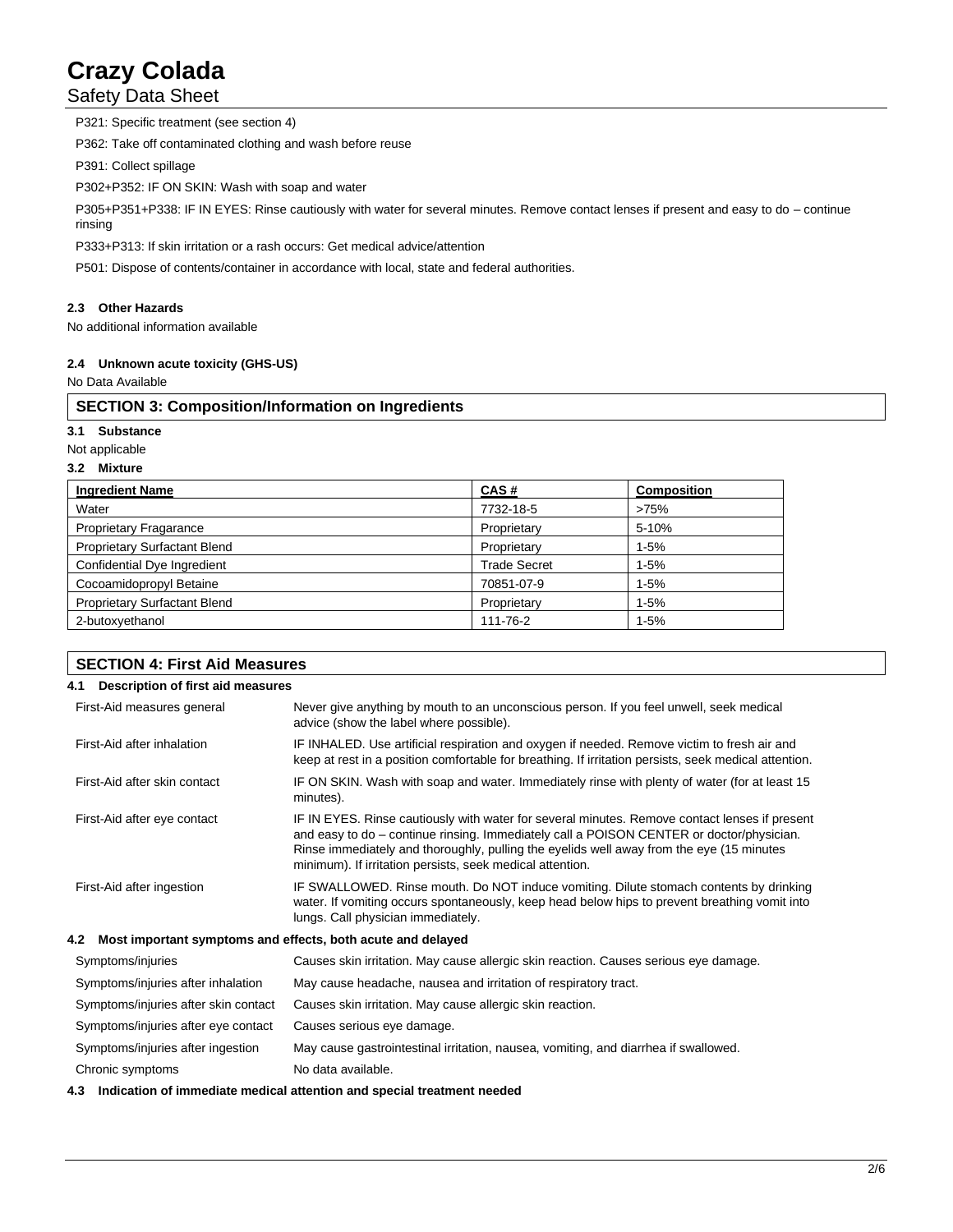Safety Data Sheet

No additional information available

| <b>SECTION 5: Firefighting Measures</b>                             |                                                                                                                                                                                                                                                                                                                                                                                                     |  |  |  |
|---------------------------------------------------------------------|-----------------------------------------------------------------------------------------------------------------------------------------------------------------------------------------------------------------------------------------------------------------------------------------------------------------------------------------------------------------------------------------------------|--|--|--|
| <b>Extinguishing media</b><br>5.1                                   |                                                                                                                                                                                                                                                                                                                                                                                                     |  |  |  |
| Suitable Extinguishing Media                                        | Alcohol resistant foam. Carbon dioxide. Dry powder. Water spray.                                                                                                                                                                                                                                                                                                                                    |  |  |  |
| 5.2 Special hazards arising from the substance or mixture           |                                                                                                                                                                                                                                                                                                                                                                                                     |  |  |  |
| Fire Hazard                                                         | The product is not flammable.                                                                                                                                                                                                                                                                                                                                                                       |  |  |  |
| <b>Explosion Hazard</b>                                             | The product is not explosive.                                                                                                                                                                                                                                                                                                                                                                       |  |  |  |
| Reactivity                                                          | The product is not reactive under normal conditions.                                                                                                                                                                                                                                                                                                                                                |  |  |  |
| Special hazards arising from the substance or mixture<br>5.3        |                                                                                                                                                                                                                                                                                                                                                                                                     |  |  |  |
| Firefighting instructions                                           | Do not dispose of fire-fighting water in the environment. Exercise caution when fighting any<br>chemical fire. Use water spray or fog for cooling exposed containers.                                                                                                                                                                                                                               |  |  |  |
| Protection during firefighting                                      | Do not enter fire area without proper protective equipment, including respiratory protection.                                                                                                                                                                                                                                                                                                       |  |  |  |
| <b>SECTION 6: Accidental Release Measures</b>                       |                                                                                                                                                                                                                                                                                                                                                                                                     |  |  |  |
|                                                                     | 6.1 Personal precautions, protective equipment and emergency procedures                                                                                                                                                                                                                                                                                                                             |  |  |  |
| General measures                                                    | Ventilate area. Avoid breathing vapors, mist or gas. Spill should be handled by trained clean-up<br>crews. For personal protection see Section 8.                                                                                                                                                                                                                                                   |  |  |  |
| 6.1.1 For non-emergency personnel                                   |                                                                                                                                                                                                                                                                                                                                                                                                     |  |  |  |
| Protective equipment                                                | Wear Protective equipment as described in Section 8.                                                                                                                                                                                                                                                                                                                                                |  |  |  |
| Emergency procedures                                                | Contain the spill. Do not let product enter drains. Remove unnecessary personnel.                                                                                                                                                                                                                                                                                                                   |  |  |  |
| 6.1.2 For emergency responders                                      |                                                                                                                                                                                                                                                                                                                                                                                                     |  |  |  |
| Protective equipment                                                | Wear Protective equipment as described in Section 8.                                                                                                                                                                                                                                                                                                                                                |  |  |  |
| 6.2 Environmental precautions                                       |                                                                                                                                                                                                                                                                                                                                                                                                     |  |  |  |
|                                                                     | Prevent entry to sewers and public waters. Notify authorities if liquid enters sewers or publics waters.                                                                                                                                                                                                                                                                                            |  |  |  |
| Methods and material for containment and cleaning up<br>6.3         |                                                                                                                                                                                                                                                                                                                                                                                                     |  |  |  |
| For containment                                                     | Prevent entry to sewers and public waters. Contain any spills with dikes or absorbents to<br>prevent migration and entry into sewers or streams.                                                                                                                                                                                                                                                    |  |  |  |
| Methods for cleaning up                                             | Soak up spills with inert solids, such as clay or diatomaceous earth as soon as possible. Place<br>in a suitable container for disposal in accordance with the waste regulations (see Section 13).                                                                                                                                                                                                  |  |  |  |
| reference to other sections<br>6.4                                  |                                                                                                                                                                                                                                                                                                                                                                                                     |  |  |  |
| No additional information available.                                |                                                                                                                                                                                                                                                                                                                                                                                                     |  |  |  |
| <b>SECTION 7: Handling and Storage</b>                              |                                                                                                                                                                                                                                                                                                                                                                                                     |  |  |  |
| 7.1 Precautions for safe handling                                   |                                                                                                                                                                                                                                                                                                                                                                                                     |  |  |  |
| Precautions for safe handling                                       | Do not handle until all safety precautions have been read and understood. Wear proper safety<br>equipment including chemically resistant gloves and safety glasses or goggles. Use with<br>adequate ventilation. Wash thoroughly after handling. Do not get in eyes. Avoid prolonged or<br>repeated contact with skin. Do not breathe mist or vapor. Do not swallow. Store between 50 F &<br>100 F. |  |  |  |
| Conditions for safe storage, including and incompatibilities<br>7.2 |                                                                                                                                                                                                                                                                                                                                                                                                     |  |  |  |
| Storage conditions                                                  | Store in approved containers only. Keep container in a cool, well ventilated place away from<br>heat sources and incompatible materials (See Section 10.5). Keep container tightly closed.                                                                                                                                                                                                          |  |  |  |
| Specific end uses<br>7.3                                            |                                                                                                                                                                                                                                                                                                                                                                                                     |  |  |  |
| No additional information                                           |                                                                                                                                                                                                                                                                                                                                                                                                     |  |  |  |

# **SECTION 8: Exposure Controls/Personal Protection**

# **8.1 control parameters**

No OSHA and ACGIH PEL's or TLV's for the listed ingredients of this product unless listed stated below:

2-Butoxyethanol, CAS # 111-76-2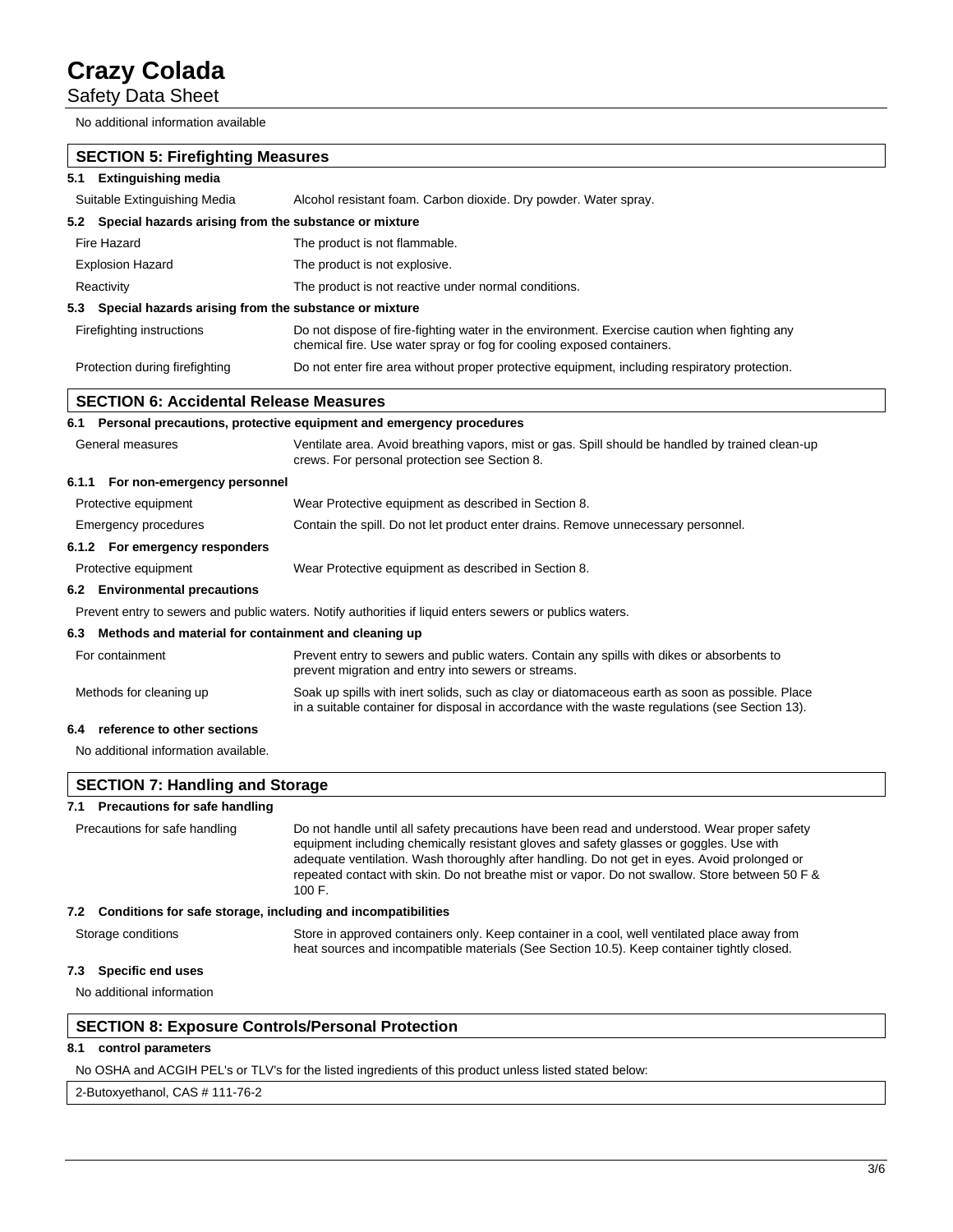Safety Data Sheet

| OSHA PEL (TWA) | OSHA PEL (STEL) | OSHA PEL (Ceiling) | <b>ACGIH-TLV</b> |
|----------------|-----------------|--------------------|------------------|
| 50 ppm         | Not Established | Not Established    | 20 ppm (TWA)     |

## **8.2 Exposure Controls**

| Personal protective equipment | Chemical resistant gloves. Protective clothing. Safety glasses or goggles                          |
|-------------------------------|----------------------------------------------------------------------------------------------------|
| Hand protection               | Chemical resistant gloves.                                                                         |
| Eye protection                | Safety glasses or goggles.                                                                         |
| Skin and body protection      | Wear long sleeves. Wear suitable protective clothing.                                              |
| Respiratory protection        | Where excessive vapor, mist, or dust may result, use approved respiratory protection<br>equipment. |

# **SECTION 9: Physical and Chemical Properties**

| Information on basic physical and chemical properties<br>9.1 |                   |
|--------------------------------------------------------------|-------------------|
| Appearance                                                   | Dyed Liquid       |
| Color                                                        | Gold              |
| Odor                                                         | Pina Colada       |
| Odor threshold                                               | No data available |
| pH                                                           | 7.5               |
| Relative Evaporation rate (butyl                             | No data Available |
| Melting point                                                | No data Available |
| Freezing point                                               | No data Available |
| Boiling point                                                | No data Available |
| Flash point                                                  | No Data Available |
| Self ignition point                                          | No data Available |
| Decomposition temperature                                    | No data Available |
| Flammability (solid, gas)                                    | No data Available |
| Vapor pressure                                               | No data Available |
| Relative vapor density at 20° C                              | No data Available |
| <b>Relative Density</b>                                      | 1.015 g/ml        |
| Solubility                                                   | Water soluble     |
| Log Pow                                                      | No data Available |
| Log Kow                                                      | No data Available |
| Viscosity: Kinematic                                         | No data Available |
| Viscosity: dynamic                                           | No data Available |
| <b>Explosive properties</b>                                  | No data Available |
| Oxidizing properties                                         | No data Available |
| <b>Explosive Limits</b>                                      | No data Available |

#### **9.2 Exposure Controls**

No additional information available

# **SECTION 10: Stability and reactivity**

## **10.1 Reactivity**

No dangerous reactions known under normal conditions of use.

## **10.2 Chemical Stability**

Stable under recommended handling and storage conditions (see section 7).

## **10.3 Possibility of hazardous reactions**

None Known

## **10.4 Conditions to avoid**

None known

#### **10.5 Incompatible Materials**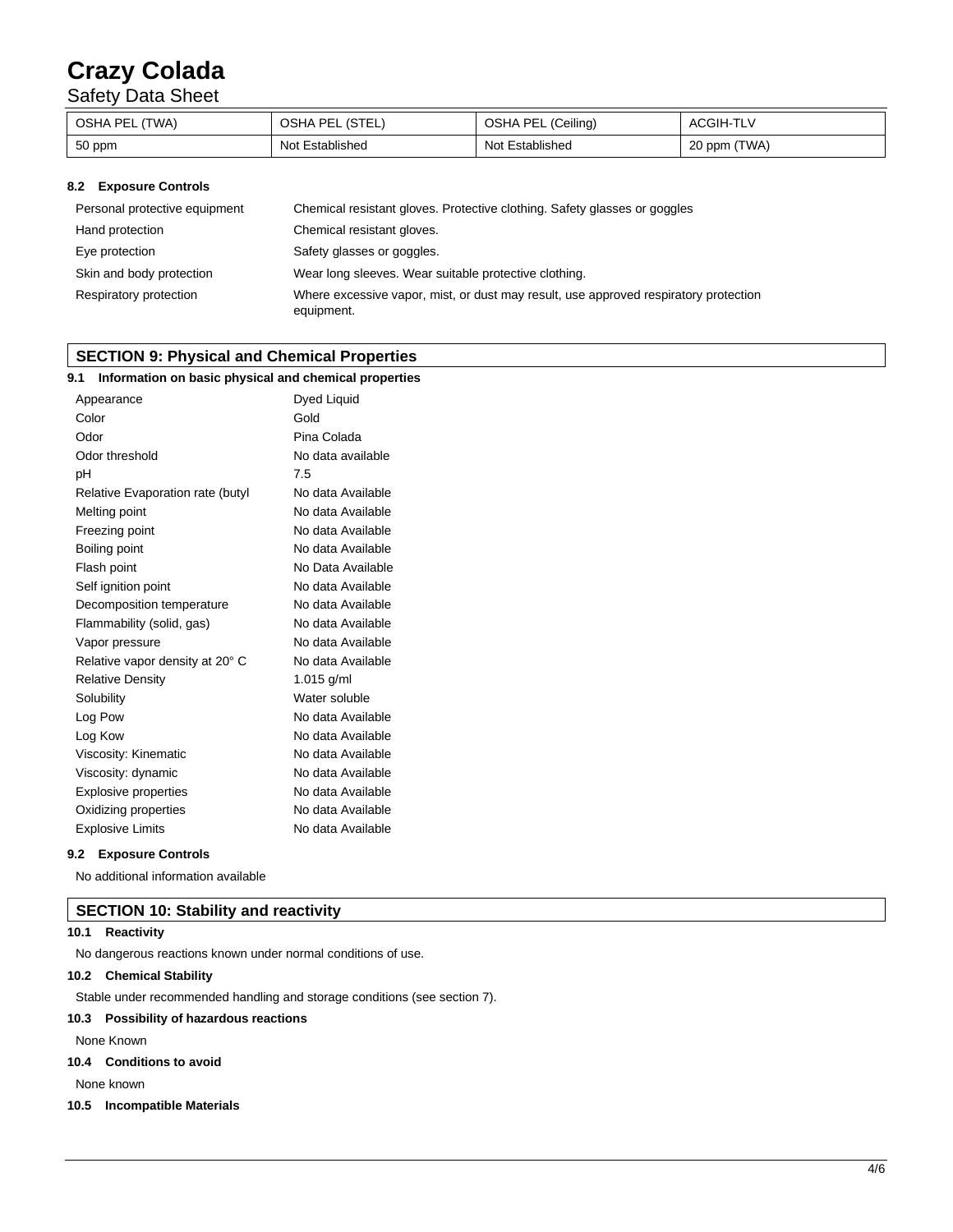# Safety Data Sheet

Avoid contact with: bases, metal, amines, ammonia, reducers, metal salts, strong acids, metal oxides, acid chlorides, strong oxidizers, and combustible materials

#### **10.6 Hazardous decomposition products**

Thermal decomposition can result in: ammonia, hydrocarbons, carbon oxides, and nitrogen oxides

## **SECTION 11: Toxicological information**

# **11.1 Information on toxicological effects**

| Oral LD50: > 2000 mg/kg (rat) Calculated                 |                                  |  |  |
|----------------------------------------------------------|----------------------------------|--|--|
| Dermal LD50: > 2000 mg/kg (rabbit) Calculated            |                                  |  |  |
| Inhalation LD50: $>$ 5 mg/l (Dust/mist (Rat)) Calculated |                                  |  |  |
| Skin Corrosion/irritation                                | Causes skin irritation           |  |  |
| Serious eye damage/irritation                            | Causes serious eye damage        |  |  |
| Respiratory or skin sensitization                        | May cause allergic skin reaction |  |  |
| Germ cell mutagenicity                                   | Not Classified                   |  |  |
| Carcinogenicity                                          | Not Classified                   |  |  |
| Reproductive toxicity                                    | Not Classified                   |  |  |
| Specific organ toxicity single exposure                  | Not Classified                   |  |  |
| Specific organ toxicity repeated exposure                | Not Classified                   |  |  |
| Aspiration hazard                                        | Not Classified                   |  |  |
| Symptoms/injuries after inhalation                       | See Section 4                    |  |  |
| Symptoms/injuries after skin contact                     | See Section 4                    |  |  |
| Symptoms/injuries after eye contact                      | See Section 4                    |  |  |
| Symptoms/injuries after ingestion                        | See Section 4                    |  |  |
| Chronic symptoms                                         | Not Classified                   |  |  |

## **SECTION 12: Ecological information**

# **12.1 Toxicity**

### No Data

### **12.2 Persistence and degradability**

No Data

#### **12.3 Bioaccumlative potential**

No Data

# **12.4 Mobility in soil**

No Data

### **12.5 Other adverse effect**

No Data

## **SECTION 13: Disposal Considerations 13.1 Waste Treatment methods**

| Waste treatment methods        | Do not discharge to public was tewater systems without permit of pollution control authorities.<br>No discharge to surface waters is allowed without NPDES permit. |
|--------------------------------|--------------------------------------------------------------------------------------------------------------------------------------------------------------------|
| Waste disposal recommendations | Dispose in a safe manner in accordance with local/national regulations. Do not allow the<br>product to be released to the environment.                             |

# **SECTION 14: Transportation information**

## **14.1 UN number, proper shipping name, class and packaging groups.**

#### Domestic Ground Non-Bulk Shipments

## NOT DOT REGULATED

## **14.2 Additional information**

Not available